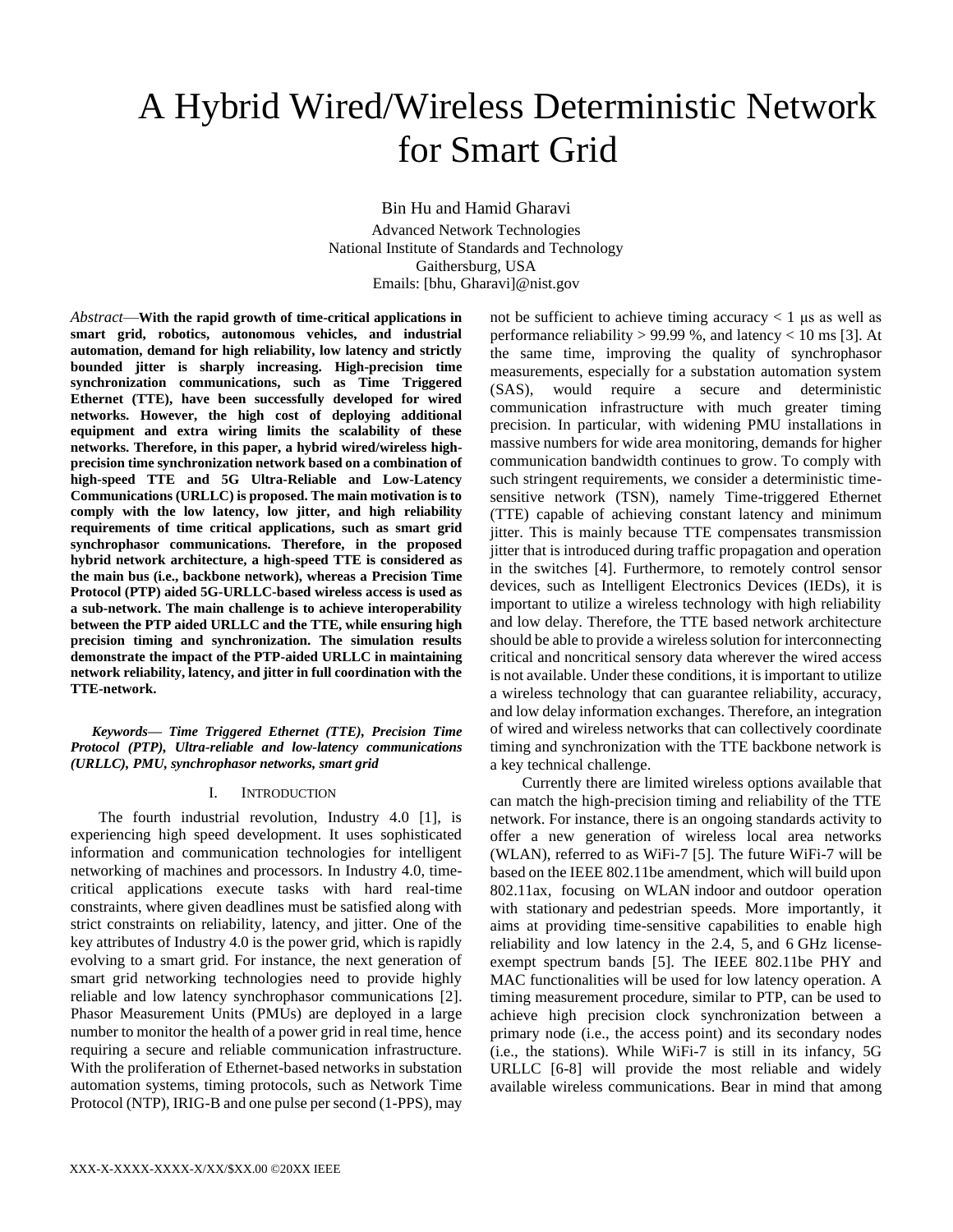the three application scenarios covered by 5G, we consider the URLLC for our wireless expansion. Obviously, this would require designing a highly synchronized air interface where TTE, as the main bus, can provide wireless access via URLLC. URLLC [6-8] is designed to support the stringent latency and reliability requirements of mission-critical applications. This includes providing time synchronization across the network, Orthogonal Frequency Division Multiple Access (OFDMA) reservation to reduce latency, scheduled access for better control of channel access, and link adaptation. Such important features make 5G URLLC highly suitable for integration with TTE for time-sensitive communications. TTE is based on the AS6802 standard [9], which has been developed for integrated systems and safety-related applications. However, implementing AS6802-based high precision time synchronization in URLLC requires the adaptation and installation of TTE controllers in all components of the network.

For instance, PTP [10] can be used to enable high precision time synchronization in 5G URLLC wireless networks. PTP is a high precision synchronization protocol and is applicable to networks using multicast messaging. It has been developed to synchronize independent end devices running on distributed network nodes to a primary clock using hardware timestamping to minimize delay variability in the network stacks of the devices. PTP messages that carry precise timing information are exchanged between a reference time source through a network with full PTP support to an end node to provide submicrosecond precision. Its precision depends mainly on the accuracy of the timestamps used for synchronization [10].

The challenge, however, is to how to establish over the air high precision timing and synchronization between the TTE and the URLLC. To achieve scalable integration of both protocols, we present a hybrid wired/wireless deterministic network where timing synchronization, resource reservation and scheduling is used to guarantee extremely low data loss rates, low jitter, and bounded latency.

We then demonstrate the effectiveness of the proposed approach for smart grid synchrophasor communications where precise timing and synchronization with high reliability would be essential.

After a brief overview of the PTP protocol and 5G URLLC, we present the air interface aspect of our proposed hybrid Time-Sensitive network (TSN) in Section II. The hybrid network architecture is then introduced in Section III. To assess the performance of the proposed network, especially for smart grid synchrophasor applications in terms of latency, jitter, and service reliability, we present the simulation results in Section IV. This is then followed by the conclusion in Section V.

#### II. PTP AIDED 5G URLLC WIRELESS NETWORK

High precision time synchronization technology has been widely used to provide time critical services in smart grid, industrial automation, precision measurement, and control [1]. PTP is defined by the IEEE 1588v2 standard in order to provide sub-microsecond network time synchronization with high accuracy, which makes it suitable for time sensitive critical applications.



dps: the wireless propagation delay from primary to secondary d<sub>sp</sub>: the wireless propagation delay from secondary to primary

Fig. 1: PTP synchronization message exchange.

PTP messages, using the end-to-end delay measurement mechanism, exchanged between a primary and a secondary clock for synchronization are depicted in Fig. 1. The PTP primary clock sends a synchronization (SYNC) message once every synchronization interval. The SYNC message contains the clock identification information and the specified accuracy of the primary clock based on the current reference source, as well as an estimated timestamp,  $t_1$ , of the SYNC message transmission time. Since the estimated timestamp,  $t_1$ , in the SYNC message may not be accurate enough, the primary clock will send a follow-up (Follow\_Up) message with a more precise value of the timestamp  $t_1$  to the secondary clock. As soon as the SYNC message is received, the secondary clock will timestamp the reception time,  $t_2$ , using its own clock. The difference between the SYNC message's departure timestamp,  $t_1$ , and arrival timestamp,  $t_2$ , is a combination of the secondary clock's offset from the primary clock and the wireless channel propagation delay. The secondary clock then sends back a delay request (Delay\_Req) message to the primary clock and stores the departure time with timestamp,  $t_3$ . When a primary clock receives the Delay-Req message, it sends a delay response (Delay-Resp) message to the secondary clock, which contains the timestamp,  $t_4$ , of the reception time of the corresponding Delay\_Req message.

At this point, the secondary clock obtains four timestamps, which can then be used to derive the timing offset between the two clocks. Under these conditions, the wireless channel propagation delay can be derived as:

$$
propagation delay = \frac{(t_4 - t_3) + (t_2 - t_1)}{2}.\tag{1}
$$

The computation of this propagation delay is based on the assumption that the primary-to-secondary and secondary-toprimary propagation delays are equal. User Equipment (UE) with high mobility will experience an asymmetric wireless link, which is caused by the rapidly changing distance. However, in URLLC the end-to-end delay between a base station (i.e., Next-Generation Node B (gNB)) and UEs is bounded within 1 ms, the distance changed in such short a period is around 0.05 m for a fast-moving UE at the speed of  $50 \text{ m/s}$ . The delay asymmetry is less than  $1 \times e^{-10}$  s and is negligible. Generally, there is limited delay asymmetry in the employed URLLC wireless network.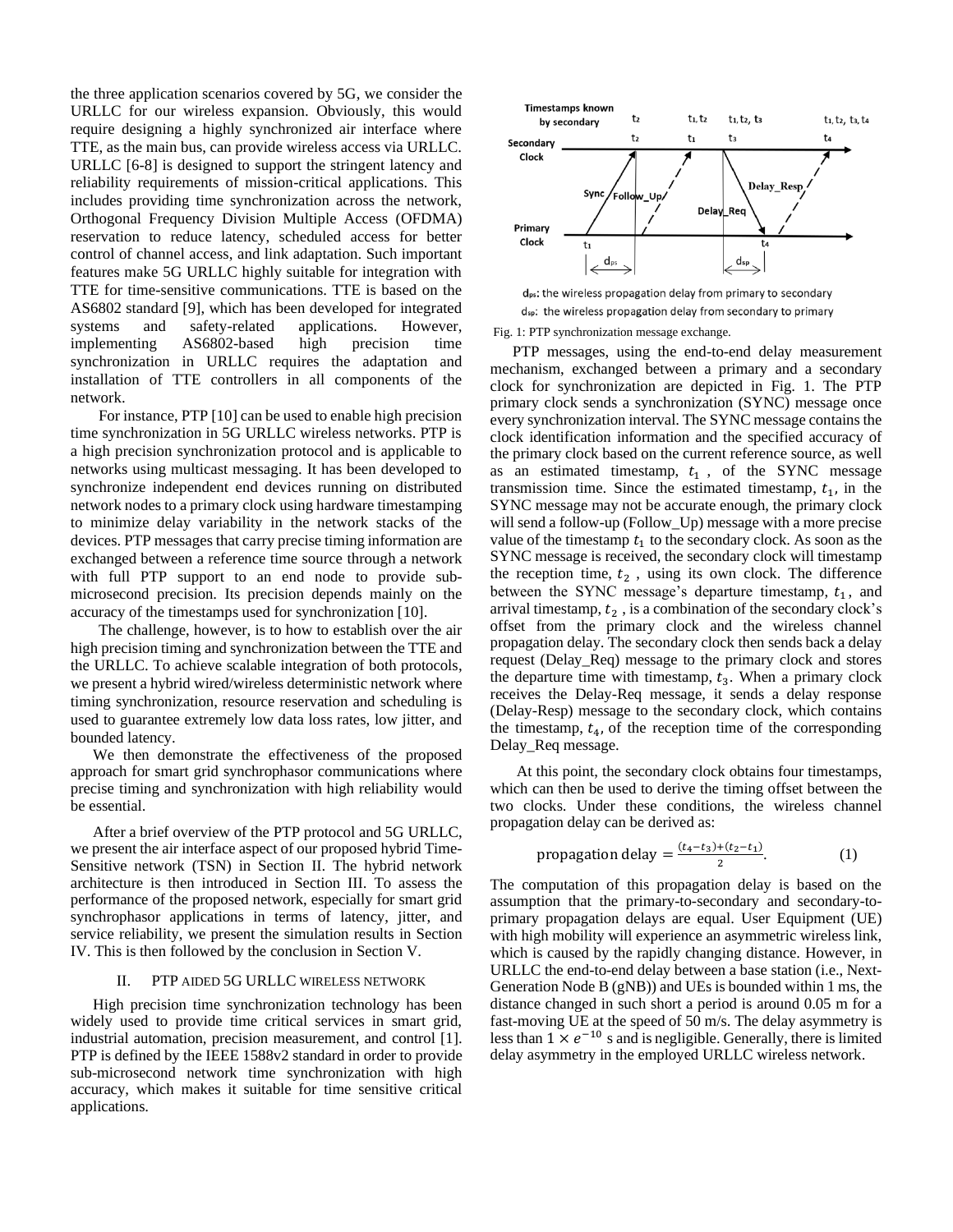

Fig. 2. Hybrid wired/wireless deterministic communication network for time critical applications.

Under the above conditions, the clock offset between the primary clock and the secondary clock is then expressed as:

$$
offset = t_2 - t_1 - propagation delay. \t(2)
$$

By exchanging these synchronization messages, the end devices would be able to accurately measure offset and then update their clocks accordingly in order to achieve synchronization with the primary clock.

PTP, which was originally proposed for wired networks, has been successfully used for time critical wireless applications, such as URLLC [11, 12]. It should be noted that URLLC is served with large numerologies where short time slots and larger Configurable Subcarrier Spacing (SCS) are used to meet strict latency requirements. Smart grid and industrial automation are two important use case scenarios of URLLC [3]. In both scenarios high reliability, low latency, and strictly bounded jitter would be essential as time synchronization is intrinsic to realtime coordination and interaction among devices.

To obtain high precision synchronization between a base station (i.e., gNB) and its associated UEs (e.g., PMUs or/and other sensory devices), we employ PTP in 5G URLLC wireless networks in conjunction with the TTE network. In this case, a gNB is used as the primary clock to provide time reference inside the URLLC domain, while each user equipment (UE) acts as a secondary clock. As show in Fig. 2, a gNB primary acquires a reference time from an external clock, which is the TTE compression master in our proposed model (see Section III). A UE acquires the reference time from the gNB primary based on the PTP and the selected path delay measurement mechanism. Specifically, the gNB base station as a PTP primary sends SYNC and Follow-Up messages to UEs (i.e., PTP secondaries). A UE, as a PTP secondary, sends back a Delay-Req message to the gNB primary. This is then followed by receiving a Delay-Resp message as shown in Fig. 1.

We should point out that in the above message exchanges dedicated Radio Resource Control (RRC) signaling is used to establish a primary-secondary relationship between a gNB and its associated UEs. Bear in mind that RRC signaling in URLLC is capable of transmitting small packets, such as the synchronization messages, with ultra-low latency and high reliability. The main function of RRC signaling includes connection establishment, maintenance, and release. By using the Dedicated Control Channel (DCCH), RRC signaling can prevent collisions and achieve high precision clock synchronization [13]. After establishing an RRC-based connection, the gNB primary clock periodically unicasts SYNC, Follow-Up, and Delay-Resp messages to the UE secondary clock via its downlink dedicated control channel (i.e., DL-DCCH). Subsequently, the UE sends its Delay-Req message back to the gNB primary clock through the uplink dedicated control channel (i.e., UL-DCCH). Furthermore, by classifying these messages as time critical, they will be handled with the



highest priority. Fig. 3. Proposed hybrid deterministic network for smart grid.

To ensure high-precision time synchronization, URLLC uses the OFDMA reservation to reduce latency, scheduled access, and bandwidth reservation for better control of channel access and link adaptation [6]. Furthermore, link delay measurements in PTP can be used to measure peer-to-peer delay, where PDelay\_Req and PDelay\_Resp are used. As a result, time critical messages, such as real-time synchrophasor data in smart grid, can be sent and received at pre-configured time instances where their transmission reliability, latency, and jitter can be guaranteed. These capabilities make the PTP-aided URLLC highly suitable for integration with TTE to enable deterministic communications.

### III. PROPOSED HYBRID DETERMINISTIC NETWORK

 The proposed hybrid network is shown in Fig. 3. It consists of TTE switches, gNB stations, and end-systems. Each gNB interconnects a PTP aided URLLC wireless sub-network in coordination with the TTE backbone network. UEs (i.e., PMUs) are distributed throughout the network where their data are transmitted to the Phasor Data Collector (PDC) via the hybrid wired/wireless network. TTE, due to its important features of low latency, guaranteed reliability, and high bandwidths, is used as the backbone network as shown in Fig.3. To achieve high precision time synchronization, TTE protocol uses dedicated messages called protocol control frames (PCF) to establish and maintain system-wide clock synchronization amongst all the nodes in the TTE backbone network. The Synchronization entities consist of Compression Master (CM) and Synchronization Master (SM) or synchronization clients (SC), which are selected based on the system architecture. Switches are normally configured as CM and end-systems as SM. If neither is configured as the synchronization master or compression master, they will function as a synchronization client. The precision of the synchronization depends on the clock drift of each local clock at synchronization masters (e.g.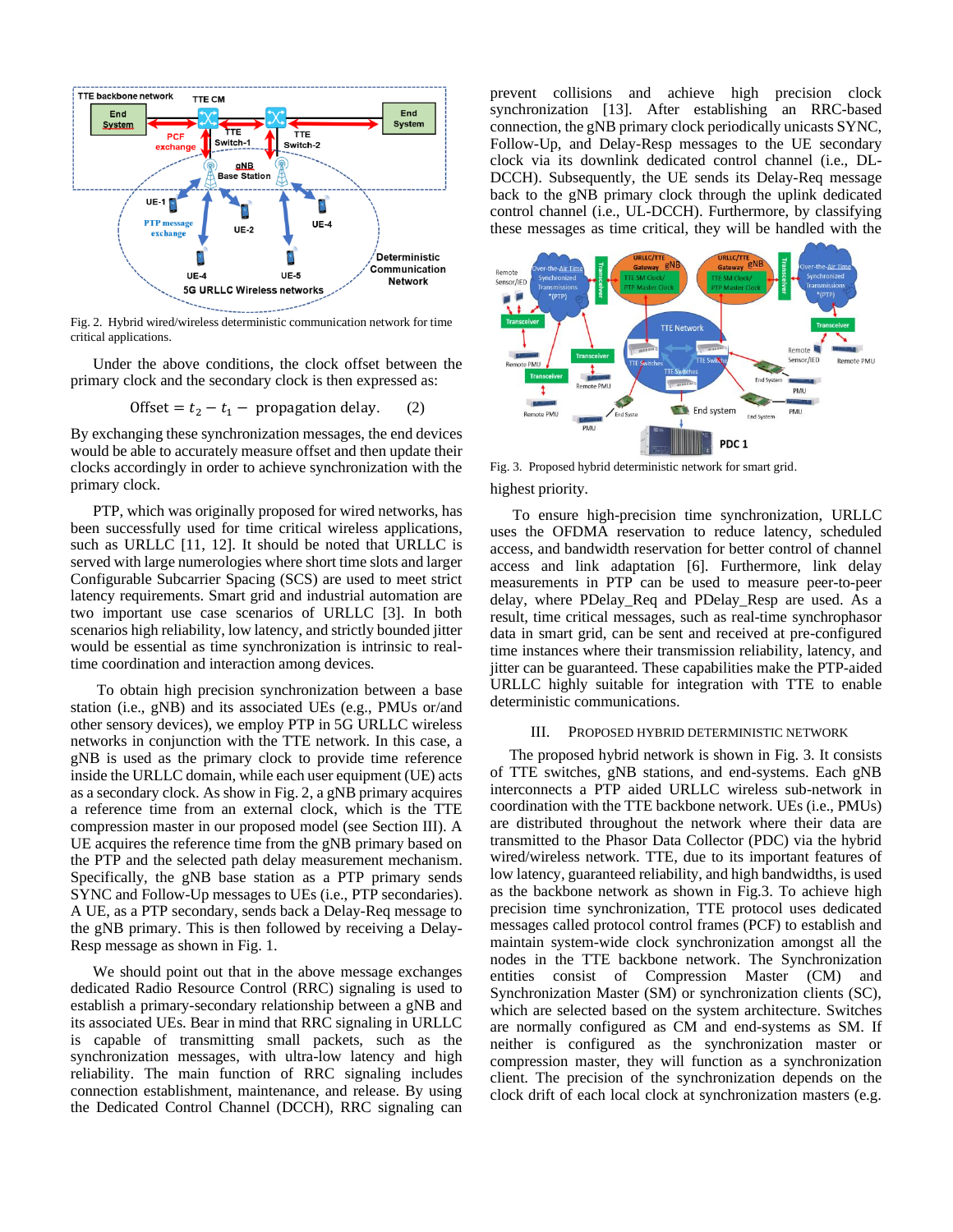100 parts per million (ppm)) and the integration cycle [14]. Smaller integration cycles result in smaller offset, hence higher precision synchronization. In the proposed architecture, the TTE integration cycle is set to the same value as the PTP synchronization interval to avoid any inconsistencies.

As shown in Fig. 2, in the TTE domain, a TTE switch is configured as a CM, while its associated gNB and other endsystems are configured as SMs. The gNB acquires the global time from the TTE switch by periodically exchanging PCFs in the TTE backbone domain. Each gNB acts as the PTP primary clock in its URLLC domain, while the associated UEs function as the PTP secondary clocks. After synchronizing with the TTE switch, the gNB primary exchanges PTP messages with its associated UE secondaries to distribute the global time. In this way, all the UEs, gNB stations, and other end-systems in the proposed hybrid network will be fully synchronized to the global time generated by the TTE switch.

In this network, each gNB station acts as a gateway between the TTE backbone network and the URLLC wireless subnetwork. In the case of smart grid communications, all PMUs are synchronized and generate measurement data at the same time and with high precision. These measurements are transmitted at pre-configured times to the associated gNB station using OFDMA/bandwidth reservation to avoid any delay caused by interference and collision. Since the link delay between a gNB station and its associated PMUs can be estimated using the link delay measurement procedure of the PTP, gNB stations can receive synchrophasors data at pre-configured times with high reliability and in a precise manner. The synchrophasor data are classified as Time-triggered messages by gNB, where the EtherType field of the Ethernet frame is set as 0x88d7. Each gNB sends these TT messages to a remote Phasor Data Concentrator (PDC) (i.e., one of the end-systems) at preconfigured times across the TTE backbone network. The propagation delay of the backbone network can then be measured precisely (e.g. 100 ns per link). In this way, the synchrophasors data can be transmitted in real-time and received with extremely high reliability, low latency, and strictly bound jitter.

#### IV. SIMULATION

In this section, the proposed hybrid deterministic communication network shown in Fig. 3 was investigated for smart grid synchrophasor applications. Our simulation was carried out by using OMNET++ simulator and we developed PTP-aided URLLC to simulate the sub-network. In this example, the PDC was connected to the TTE switch as an endsystem. Synchrophasor data, which were generated at 60 frames per second, were transmitted in real-time via the User Datagram Protocol (UDP) at the transport layer. URLLC packets each carrying about a 100 byte synchrophasor data frame were transmitted via uplinks to their local gNB station. After being converted to TT messages at the gNB station, these packets were sent to the destination PDC via TTE switches. We should point out that in this paper we are mainly concerned with providing over the air synchronization once the link is established between the gNB and TT-E gateway. This would require highly accurate synchronization with the TTE backbone network.



Fig. 4. Clock offset between UEs and the associated gNB station in a URLLC wireless sub-network, which is measured in every 1ms. The clock drift of all components is random between 50 ppm. (a): Clock offset measured in a PTP aided URLLC, where the synchronization interval is 3 ms. (b): Traditional URLLC vs PTP aided URLLC with synchronization interval being 3 ms and 15 ms.

In our simulation, the 3GPP channel model [15] was employed where different scenarios, such as rural, urban, indoor office, and indoor shopping malls can be selected. For simplicity, the rural scenario without shadowing and with the line of sight option was used.

All TTE links are bidirectional 100 Mbps links. The total bandwidth in each URLLC is 200 MHz, where the bandwidth part (BWP) is configured with numerology 4. Numerology is used by 5G to provide flexibility in the framing structure. Depending on the configured numerology, each subframe with a duration of 1 ms, is split into a variable number of slots. Ranging from 0 to 4. the main objective of numerology is to achieve a trade-off between latency and throughput under different types of traffic. URLLC uses numerology 4 with the shortest slot length in order to guarantee low latency and low jitter.

The drifts of TTE clocks and PMU clocks were configured as 50 or 100 parts per million (ppm). The propagation delay of the TTE backbone network was set at 100 ns per link. In a TTE network, virtual links are used as logical connections to route traffic from a sender to one or more receivers, which are preconfigured during the scheduling process. TTE switches use predefined forwarding tables to concatenate virtual links and create tree structures with one sender as the root and multiple receivers as the leaf nodes [7].

In Fig. 4, we evaluated the performance of the PTP aided URLLC and compare the results with traditional URLLC without PTP. The clock drift of all components was randomly distributed within 50 ppm. The clock offset between UEs (e.g.,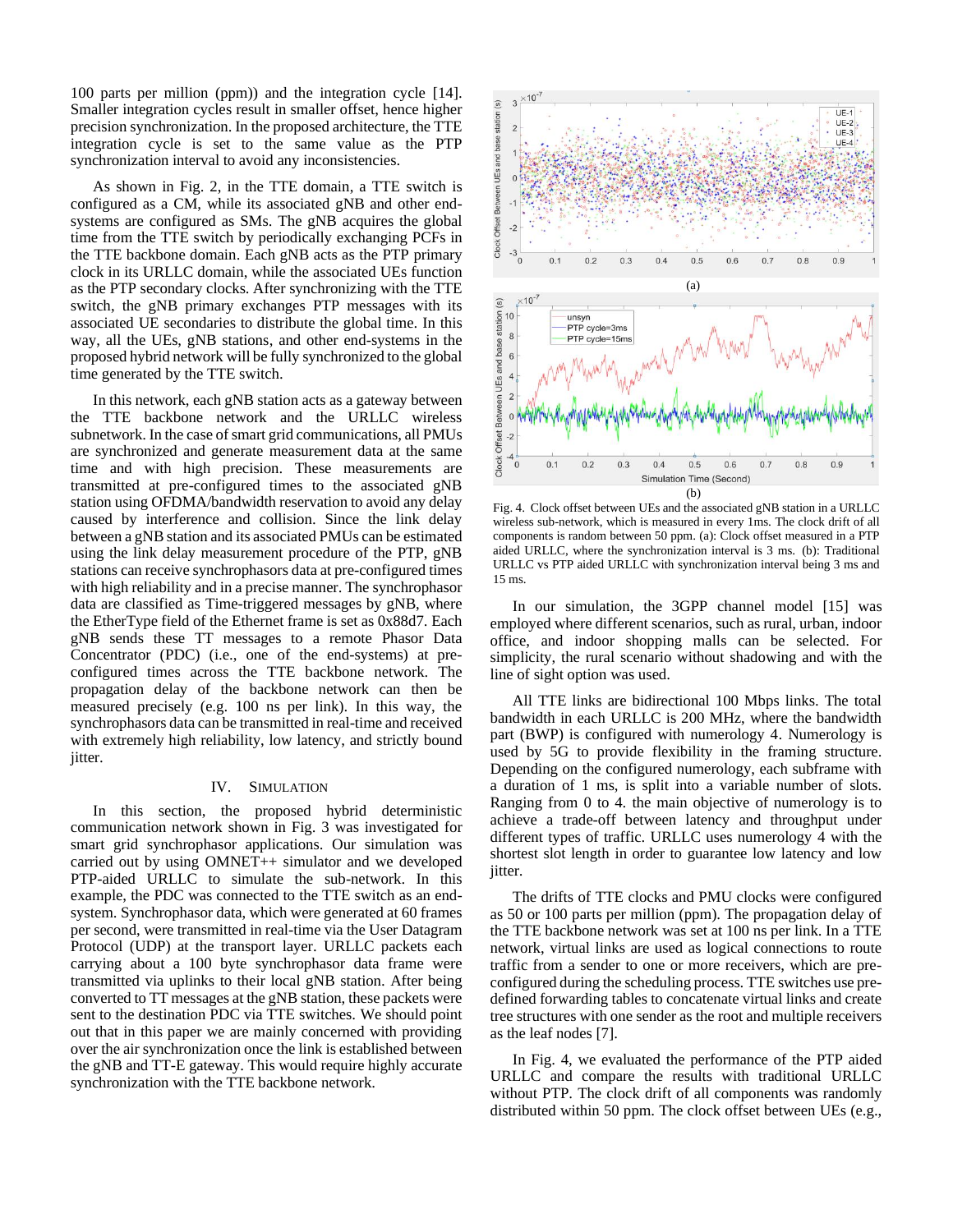

Fig. 5. Performance comparison of the TTE network with the PTP aided URLLC to that with traditional URLLC (a): reliability and (b): jitter performance. The clock drift is random between 50 ppm and the PTP synchronization interval is 1 ms or 3 ms.

PMUs} and their associated gNB was measured every 1 ms. Fig. 4 (a) displays the clock offset measured in a PTP aided URLLC, where the synchronization interval was 3 ms. Using PTP, the jitter of all UEs was bounded within 600 ns. Fig. 4 (b) compares traditional URLLC with PTP aided URLLC, where the synchronization interval is either 3 ms or 15 ms. Using PTP significantly improved the jitter performance. The jitter caused by the clock offset is around 600 ns when the PTP synchronization interval is 15 ms. Next, we can decrease the PTP cycle time to reduce any offset between secondary clocks of UEs and the primary clock in the associated gNB station. When PTP synchronization interval is 3 ms, the jitter is around 200 ns. Smaller synchronization intervals lead to smaller offset and hence higher precision time synchronization.

In Fig. 5, we evaluated the performance of the proposed hybrid wired/wireless network and compare the results with the TTE backbone network when interfaced with a traditional URLLC sub-network. Under these conditions, the clock drift randomly fluctuates within 50 ppm. In these experiments, the TTE integration cycle is set to 1 ms or 3 ms in accordance with the PTP synchronization interval. As shown in Fig. 5, the proposed hybrid deterministic network indicated an extremely reliable performance (reliability > 99.99%). Its jitter is around 2 µs when the TTE integration cycle is 3 ms, or 1 µs when the TTE integration cycle is 1 ms. Conversely, the TTE backbone network with a traditional URLLC sub-network fails to provide deterministic communication due to an inherent lack of synchronization. As a result, the jitter increases by more than 20 µs and the reception time of the synchrophasor measurements



Fig. 6. Performance comparison of the TTE network with the PTP aided URLLC to a PTP Ethernet network with PTP aided URLLC (a): reliability and (b): jitter performance. The clock drift is random between 50 ppm and the PTP synchronization interval is 1 ms.

cannot be accurately estimated. In addition, transmission reliability degrades when more PMUs (UEs) participate in sending synchrophasor data to the PDC.

Finally, we compare the performance of the proposed hybrid network with a PTP-assisted standard Ethernet network with PTP aided URLLC. In the case of the proposed TTE-based hybrid network, the TTE integration cycle and the PTP synchronization interval were set to 1 ms. The clock drift randomly fluctuated within 50 ppm. In the case of the PTPassisted standard Ethernet network with PTP aided URLLC, two Ethernet switches, two gNB stations, and two other Ethernet clients composed a PTP backbone network. Each gNB station interconnects a PTP aided URLLC wireless sub-network with the PTP backbone network. PMUs were distributed in the URLLC wireless network as UEs. A PDC, which receives the PMUs data, is connected to the Ethernet switch as an Ethernet client. One of the Ethernet switches was selected as the primary clock. All PMUs, gNB stations, and the PDC are synchronized to the primary clock by exchanging PTP synchronization messages.

 Both simulated network architectures, with full on-path PTP timing support, achieved high precision time synchronization. Their clock offset were around 200ns. However, the PTP-based standard Ethernet network is not able to transmit packets deterministically. This is mainly due to the fact that while all nodes are synchronized, their packets have to be treated as BE (Best Effort) traffic. Consequently, this causes collisions and latencies when traffic intensifies. Therefore, as shown in Fig. 6,